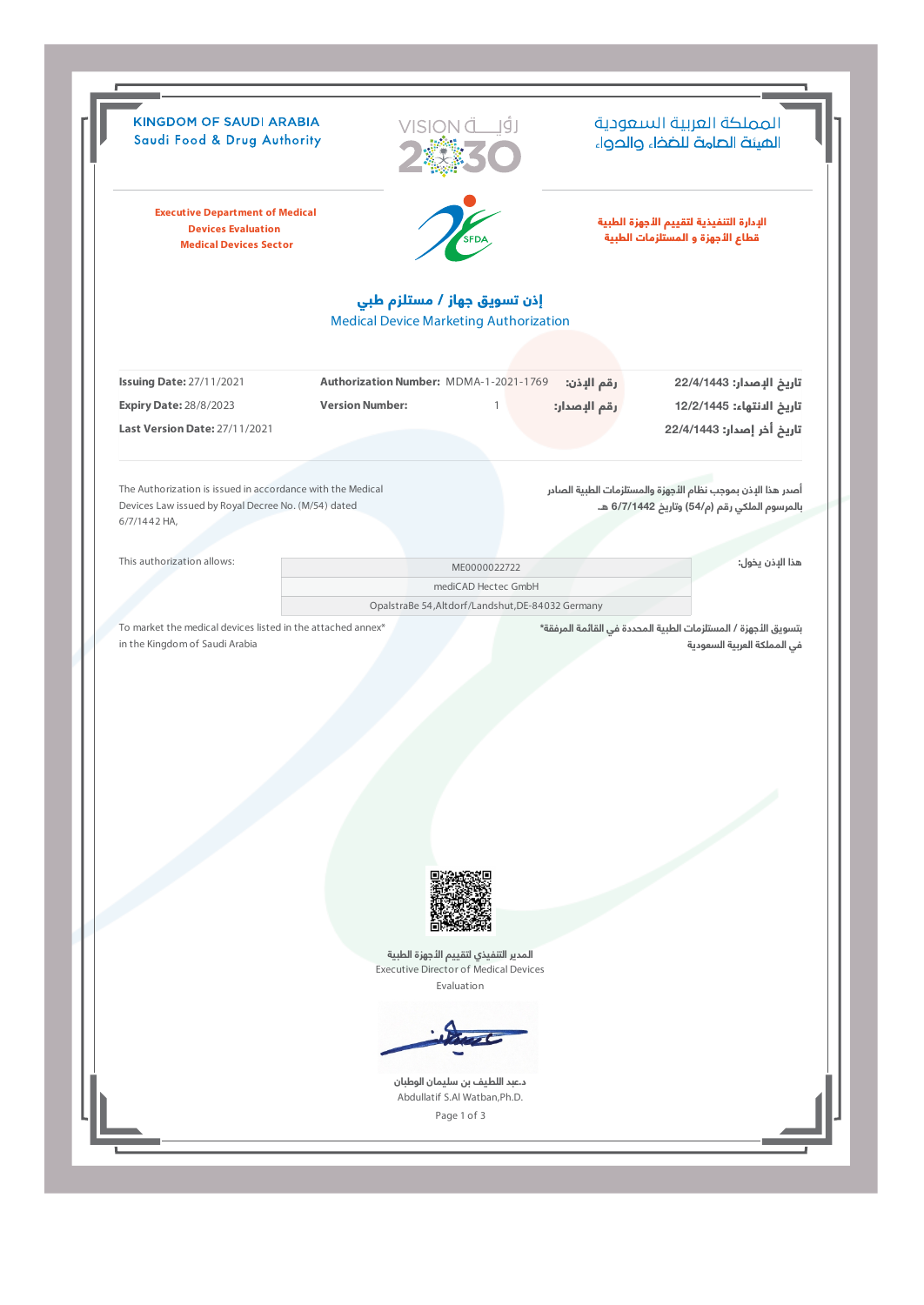|                | <b>KINGDOM OF SAUDI ARABIA</b><br>Saudi Food & Drug Authority                                                          |                                                                                                     | المملكة العربية السعودية<br>الهيئة الصامة للضخاء والحواء                                                                |
|----------------|------------------------------------------------------------------------------------------------------------------------|-----------------------------------------------------------------------------------------------------|-------------------------------------------------------------------------------------------------------------------------|
|                | <b>Executive Department of Medical</b><br><b>Devices Evaluation</b><br><b>Medical Devices Sector</b>                   |                                                                                                     | الإدارة التنفيذية لتقييم الأجهزة الطبية<br>قطاع الأجهزة و المستلزمات الطبية                                             |
|                |                                                                                                                        | إذن تسويق جهاز / مستلزم طبي<br><b>Medical Device Marketing Authorization</b>                        |                                                                                                                         |
|                |                                                                                                                        | قائمة مرفقة بإذن تسويق جهاز / مستلزم طبي<br><b>Annex of Medical Device Marketing Authorization</b>  |                                                                                                                         |
|                | <b>Issuing Date: 27/11/2021</b><br><b>Expiry Date: 28/8/2023</b><br><b>Last Version Date: 27/11/2021</b>               | <b>Annex Number:</b><br>MDMA-1-2021-1769<br><b>No. of Annex Pages:</b><br>3                         | تاريخ الإصدار: 22/4/1443<br>رقم المرفق:<br>عدد صفحة المرفق:<br>تاريخ الانتهاء: 12/2/1445<br>تاريخ أخر إصدار: 27/11/2021 |
| Marketing      | This annex is an integral part of the Medical Devices<br>Authorization Number (MDMA-1-2021-1769)<br>Issuing Number (1) |                                                                                                     | يعد هذا المرفق جزءًا مكملاً لإذن تسويق جهاز / مستلزم طبي<br>رقم (MDMA-1-2021-1769)<br>ورقم إصدار (1)                    |
|                | :Issued to                                                                                                             | ME0000022722                                                                                        | اصدرت ل:                                                                                                                |
|                |                                                                                                                        | mediCAD Hectec GmbH                                                                                 |                                                                                                                         |
|                |                                                                                                                        | OpalstraBe 54, Altdorf/Landshut, DE-84032 Germany                                                   |                                                                                                                         |
|                | الإسم التجاري<br><b>Brand / Trade Name</b>                                                                             | وصف الجهاز / المستلزم الطبي<br><b>Product Description</b>                                           | رقم قيد المستلزم الطبي في السجل الوطني<br><b>Medical National Listing No.</b>                                           |
|                |                                                                                                                        |                                                                                                     |                                                                                                                         |
| $\mathbf{1}$   | mediCAD® V6.5                                                                                                          | Software for preoperative planning                                                                  | ME0000022722SFDAA00002                                                                                                  |
| $\overline{2}$ | mediCAD® 3D Shoulder                                                                                                   | Software for preoperative planning                                                                  | ME0000022722SFDAA00003                                                                                                  |
| 3              | mediCAD <sup>®</sup> 3D Spine                                                                                          | Software for preoperative planning                                                                  | ME0000022722SFDAA00004                                                                                                  |
| 4              | mediCAD Hip® 3D                                                                                                        | Software for preoperative planning                                                                  | ME0000022722SFDAA00005                                                                                                  |
|                |                                                                                                                        |                                                                                                     |                                                                                                                         |
|                |                                                                                                                        | المدير التنفيذي لتقييم الأجهزة الطبية<br><b>Executive Director of Medical Devices</b><br>Evaluation |                                                                                                                         |
|                |                                                                                                                        | د.عبد اللطيف بن سليمان الوطبان<br>Abdullatif S.Al Watban, Ph.D.                                     |                                                                                                                         |